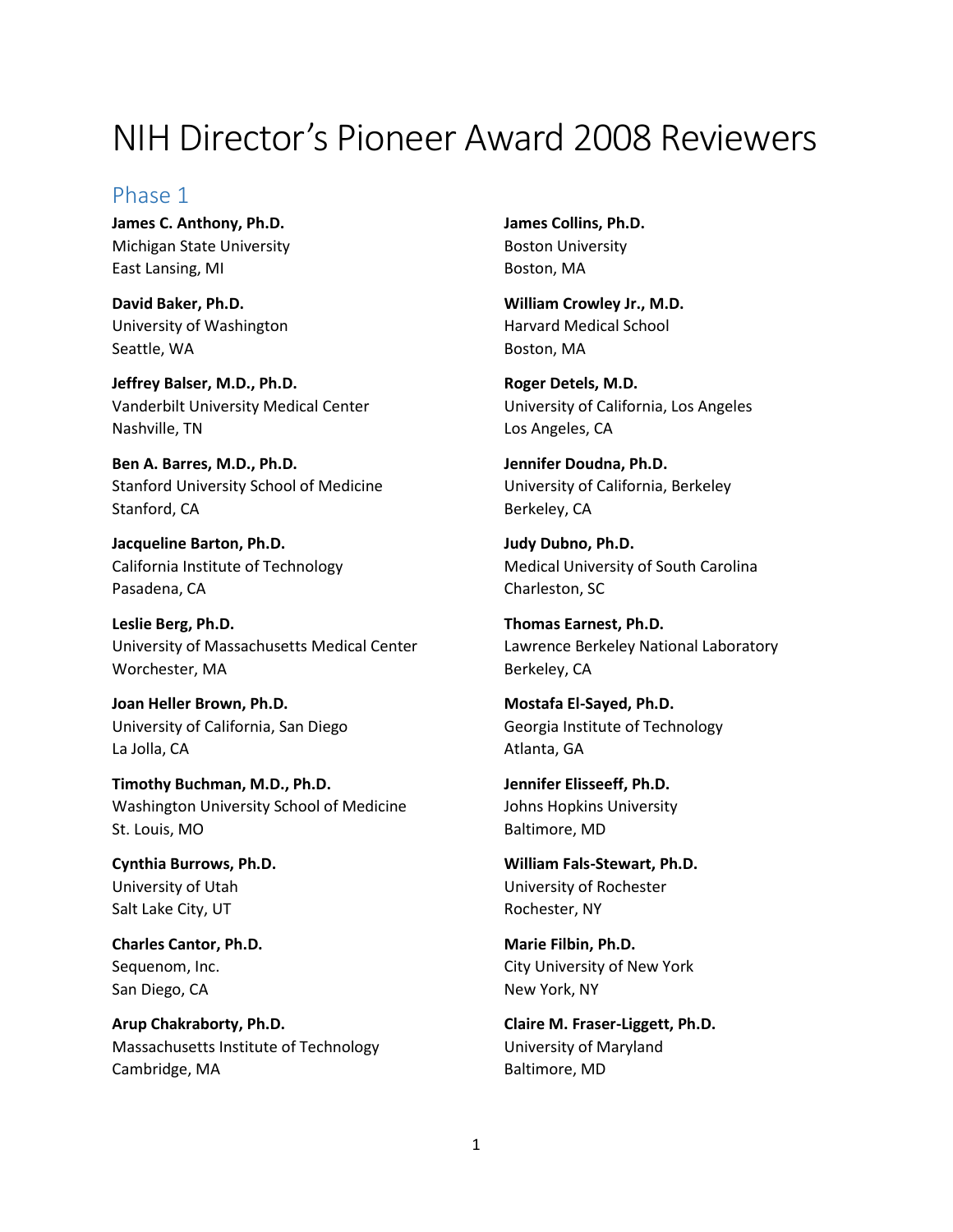**Gary H. Gibbons, M.D.** Morehouse School of Medicine Atlanta, GA

**Lila Gierasch, Ph.D.** University of Massachusetts, Amherst Amherst, MA

**Barry Gordon, M.D., Ph.D.** Johns Hopkins University Baltimore, MD

**Susan Greenspan, M.D.** University of Pittsburgh Pittsburgh, PA

**Diane Griffin, M.D., Ph.D.** Johns Hopkins University Baltimore, MD

**Michael Harper, Ph.D.** Eastern Virginia Medical Center Arlington, VA

**Hobart Harris, M.PH., M.D.** University of California, San Francisco San Francisco, CA

**Ronald Harris-Warrick, Ph.D.** Cornell University Ithaca, NY

**Rebecca Heald, Ph.D.** University of California, Berkeley Berkeley, CA

**Margaret M. Heitkemper, Ph.D.** University of Washington Seattle, WA

**Susan Henry, Ph.D.** Cornell University Ithaca, NY

**Judith Hochman, M.D.** New York University School of Medicine New York, NY

**Harry Honig, Ph.D.** Columbia University New York, NY

**Susan Horwitz, Ph.D.** Albert Einstein College of Medicine Bronx, NY

**Michael Hunkapiller, Ph.D.** Alloy Ventures Palo Alto, CA

**Erich D. Jarvis, Ph.D.** Duke University Medical Center Durham, NC

**Frances Jensen, M.D.** Children's Hospital Harvard Medical School Boston, MA

**Judith E. Kimble, Ph.D.** University of Wisconsin, Madison Madison, WI

**Karla Kirkegaard, Ph.D.** Stanford University School of Medicine Stanford, CA

**John Krystal, M.D.** Yale University School of Medicine New Haven, CT

**Lee Limbird, Ph.D.** Meharry Medical College Nashville, TN

**Eve Marder, Ph.D.** Brandeis University Waltham, MA

**Todd Martinez, Ph.D.** University of Illinois at Urbana-Champaign Urbana, IL

**Douglas Massey, Ph.D.** Princeton University Princeton, NJ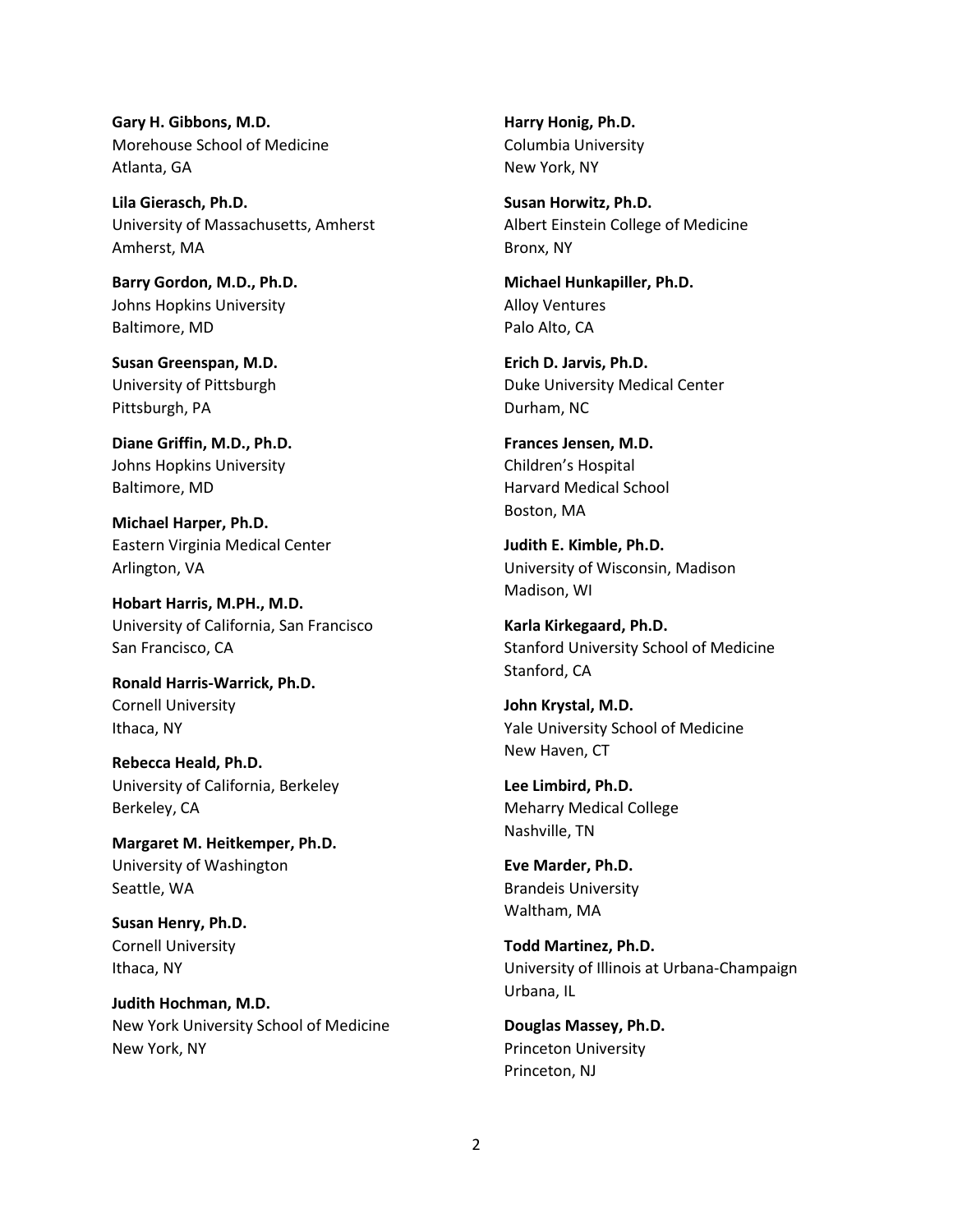**John McConnell, M.D.** The University of Texas Southwestern Medical Center at Dallas Dallas, TX

**Bernadette Melnyk, RN, Ph.D.** Arizona State University Phoenix, AZ

**Milan Mrksich, Ph.D.** University of Chicago Chicago, IL

**Andrew Murray, Ph.D.** Harvard University Cambridge, MA

**David Nathan, M.D.** Dana-Farber Cancer Institute Boston, MA

**Baldomero Olivera, Ph.D.** University of Utah Salt Lake City, UT

**Richard Palmiter, Ph.D.** University of Washington Seattle, WA

**Electra Paskett, Ph.D.** Ohio State University Columbus, OH

**Margaret Pericak-Vance, Ph.D.** University of Miami Miami, FL

**Franklyn Prendergast, M.D., Ph.D.** Mayo Clinic of Medicine, Rochester Rochester, MN

**Stephen Quake, Ph.D.** Stanford University School of Medicine Stanford, CA

**Suzanne Randolph, Ph.D.** University of Maryland, College Park College Park, MD

**Richard Roberts, Ph.D.** New England Biolabs Beverly, MA

**Daniel Romo, Ph.D.** Texas A&M University College Station, TX

**Erkki Ruoslahti, M.D., Ph.D.** Burnham Institute for Medical Research La Jolla, CA

**Amita Sehgal, Ph.D.** University of Pennsylvania School of Medicine Philadelphia, PA

**James Sherley, M.D., Ph.D.** Boston Biomedical Research Institute Watertown, MA

**Sally A. Shumaker, Ph.D.** Wake Forest University School of Medicine Winston-Salem, NC

**Susan Taylor, Ph.D.** University of California, San Diego La Jolla, CA

**Inder Verma, Ph.D.** The Salk Institute for Biological Studies La Jolla, CA

**Paul Volberding, M.D.** University of California, San Francisco San Francisco, CA

**Linda Waite, Ph.D.** University of Chicago Chicago, IL

**Zena Werb, Ph.D**. University of California, San Francisco San Francisco, CA

**Jennifer West, Ph.D.** Rice University Houston, TXCC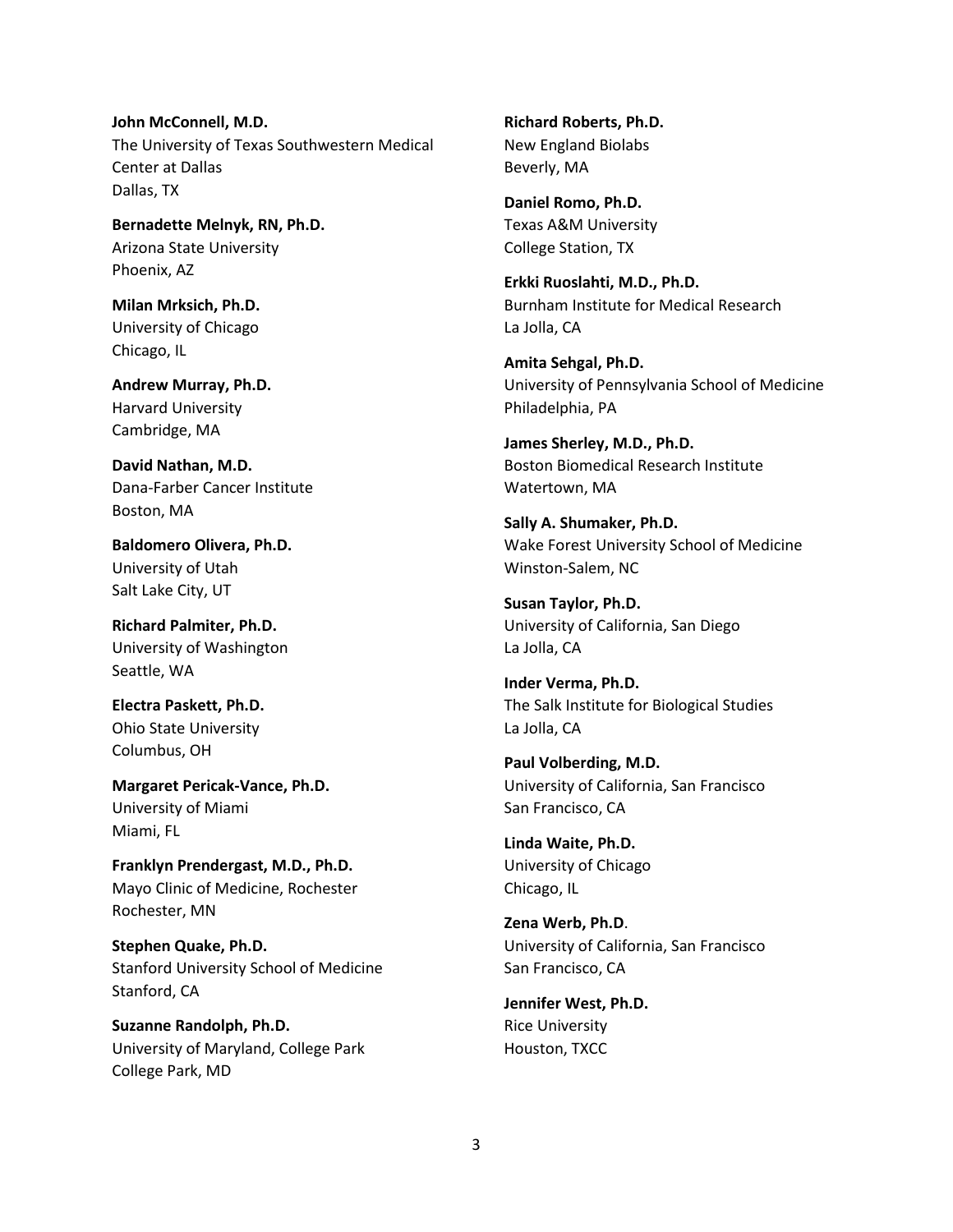**Teresa Woodruff, Ph.D.** Northwestern University Evanston, ILCC

**Donald Woodward, Ph.D.** Neuroscience Research Institute North Carolina Winston-Salem, NCCC

## Phase 2 Panel Members

### Chairperson

**Charles F. Sing, Ph.D.** Professor University of Michigan Medical School Ann Arbor, MI

### Members

**Jeffrey R. Balser, M.D., Ph.D.** Professor Vanderbilt University Medical Center School of Medicine Nashville, TN

**Ben Barres, M.D., Ph.D.** Professor Stanford University School of Medicine Stanford, CA

**Jay C. Dunlap, Ph.D.** Professor Dartmouth Medical School Hanover, NH

**Hobart W. Harris, M.D., Ph.D.** Professor University of California, San Francisco School of Medicine San Francisco, CA

**Margaret M. Heitkemper, Ph.D., FAAN, RN** Professor University of Washington School of Nursing Seattle, WA

**Younan Xia, Ph.D.** Washington University St. Louis, MO CC

**Lee E, Limbird, Ph.D.** Associate Chancellor for Research Meharry Medical College Nashville, TN

**Stuart A. Lipton, M.D., Ph.D.** Director, Degenerative Disease Center for Neuroscience and Aging Burnham Institute La Jolla, CA

**Jun Liu, Ph.D.** Professor Johns Hopkins School of Medicine Baltimore, MD

**Gail Mandel, Ph.D.** Professor Oregon Health & Science University Portland, OR

**Martha K. McClintock, Ph.D.** Professor University of Chicago Chicago, IL

**Baldomero M. Olivera, Ph.D.** Professor University of Utah Salt Lake City, UT